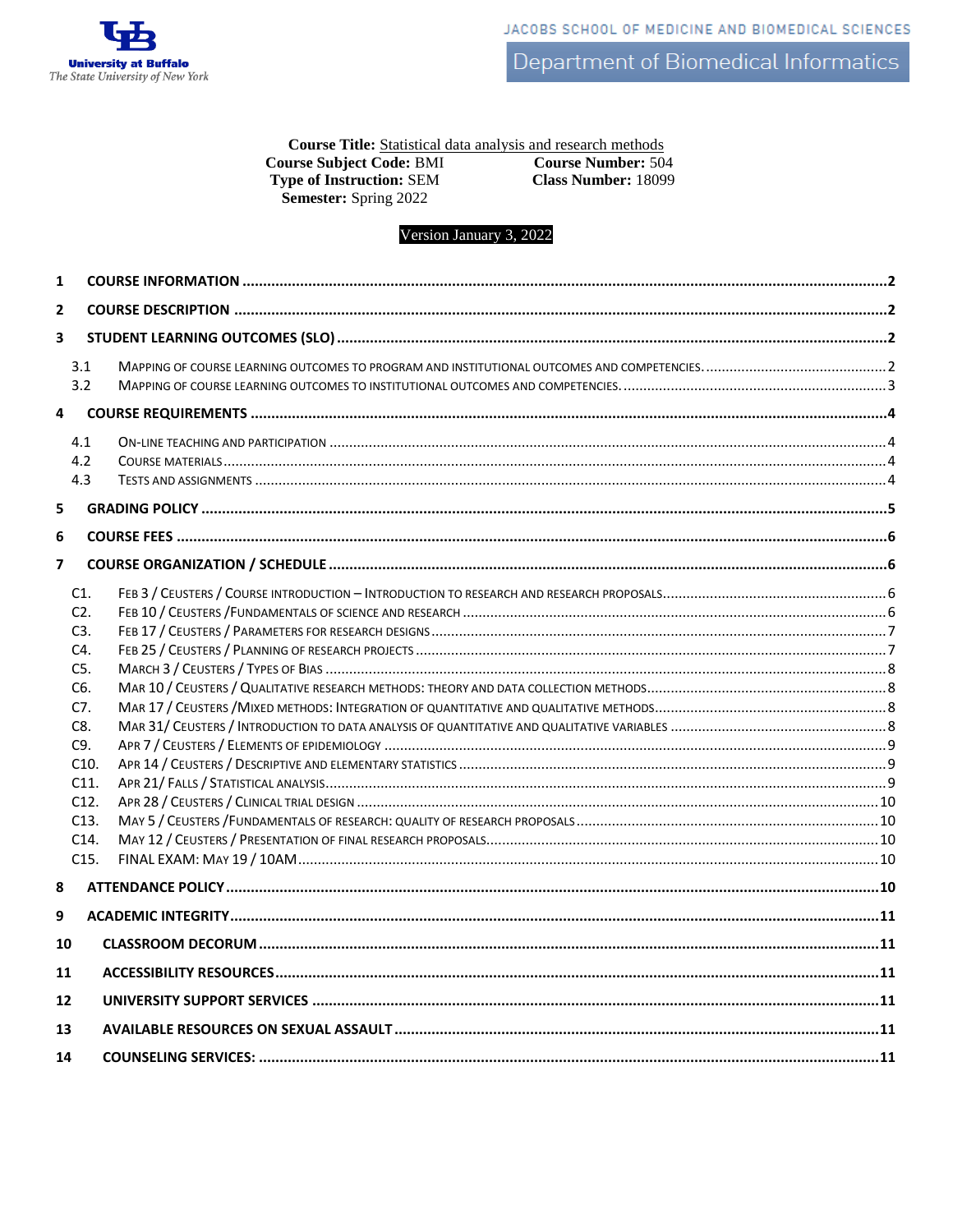# <span id="page-1-0"></span>*1 Course Information*

| • Date(s)/Time(s):   | Thursdays Feb $3 -$ May 12 (Final Exam May 19), $10AM - 12.30/1PM$                                                          |
|----------------------|-----------------------------------------------------------------------------------------------------------------------------|
| • Location:          | Remote                                                                                                                      |
| • Delivery Mode:     | Online synchronous (with availability of class-recordings afterwards)                                                       |
| • Number of Credits: | 3                                                                                                                           |
| • Instructors        |                                                                                                                             |
| Course director:     | Werner Ceusters, MD (contact: 77 Goodell street, $5th$ floor, on appointment:<br>wceusters@gmail.com)                       |
| Lecturers:           |                                                                                                                             |
| <b>Statistics</b>    | Zackary Falls, PhD (contact: 77 Goodell street, 5 <sup>th</sup> floor, on appointment: zmfalls@buffalo.edu)                 |
| All other topics     | Werner Ceusters, MD (contact: 77 Goodell street, 5 <sup>th</sup> floor, on appointment only through<br>wceusters@gmail.com) |
|                      |                                                                                                                             |

## <span id="page-1-1"></span>*2 Course Description*

- This course provides a thorough introduction to research design and methods used in biomedical sciences in general and biomedical informatics in particular. Its main aim is to enhance the students' quantitative and qualitative research skills. Five themes will be covered: (1) the fundamentals of scientific research; (2) elements of philosophy of science, (3) quantitative research methods including statistics; clinical epidemiology, population studies and big data; (4) theoretically informed qualitative research; and (5) integration of research methods in biomedical sciences, including biomedical informatics.
- Most classes in the course consists of a theoretical and practical part, either in-class, or in the form of assignments and tests. The theoretical parts are in the form of interactive lectures surveying the formulation of research questions, the development of testable hypotheses, the selection and application of appropriate research designs and methods, data collection and analysis methods. These skills are then applied in the practical parts most of which are components for a research proposal which students will develop for a topic in their interest, but satisfying the principles outlined below.
- At the end of the course, students should be able to apply the methods taught in subsequent courses and research projects and use them for the evaluation and production of research proposals and papers.
- Course prerequisites: none.

# <span id="page-1-2"></span>*3 Student Learning Outcomes (SLO)*

<span id="page-1-3"></span>*3.1 Mapping of course learning outcomes to program and institutional outcomes and competencies.*

| <b>Course Learning Outcomes;</b>                                                   | <b>BMI Graduate Program Outcomes /</b>                                                                                                                                                                                                               | <b>Instructional methods</b>                                                                    | <b>Assessment</b>                                         |
|------------------------------------------------------------------------------------|------------------------------------------------------------------------------------------------------------------------------------------------------------------------------------------------------------------------------------------------------|-------------------------------------------------------------------------------------------------|-----------------------------------------------------------|
| students will be able to:                                                          | <b>Competencies</b>                                                                                                                                                                                                                                  |                                                                                                 |                                                           |
| 1. Explain the fundamentals of<br>scientific inquiry                               | O1: The most widely used clinical and<br>informatics research methods                                                                                                                                                                                | Lectures: C1, C2, C3, C5,<br>C7, C8<br>Readings: R1, R2, R3,<br>R <sub>6</sub> , R <sub>8</sub> | <b>Tests: T1, T2</b><br>Assignments: A2, A3<br>Final exam |
| 2. Articulate research questions                                                   | O2: The generation, acquisition,<br>modeling, representation, and<br>management of evidence-based<br>knowledge sources for decision<br>support<br>O3: The characteristics of public health<br>data as distinguished from clinical<br>healthcare data | Lectures: C1, C2, C3, C5<br>Discussion: C4                                                      | Assignments: A1<br>Tests: T <sub>2</sub><br>Final exam    |
| 3.<br>Assess the quality of<br>quantitative and qualitative<br>studies             | O1: The most widely used clinical and<br>informatics research methods<br>O4: Methods of data representation,<br>manipulation, storage, analysis and<br>mining in healthcare and<br>biomedical research databases                                     | Lectures: C3, C5, C6,<br>C12<br>Discussion: C4<br>Guided exercise: C13                          | Assignments: A6                                           |
| Understand and apply the<br>4.<br>concept of hypothesis in<br>quantitative studies | O1: The most widely used clinical and<br>informatics research methods.<br>O5: Technical approaches to acquiring,<br>modeling, representing and<br>managing healthcare and<br>biomedical research knowledge                                           | Lectures: C2, C7, C8,<br>C12<br>Discussion: C4                                                  | Assignments: A2, A3, A6<br>Final exam                     |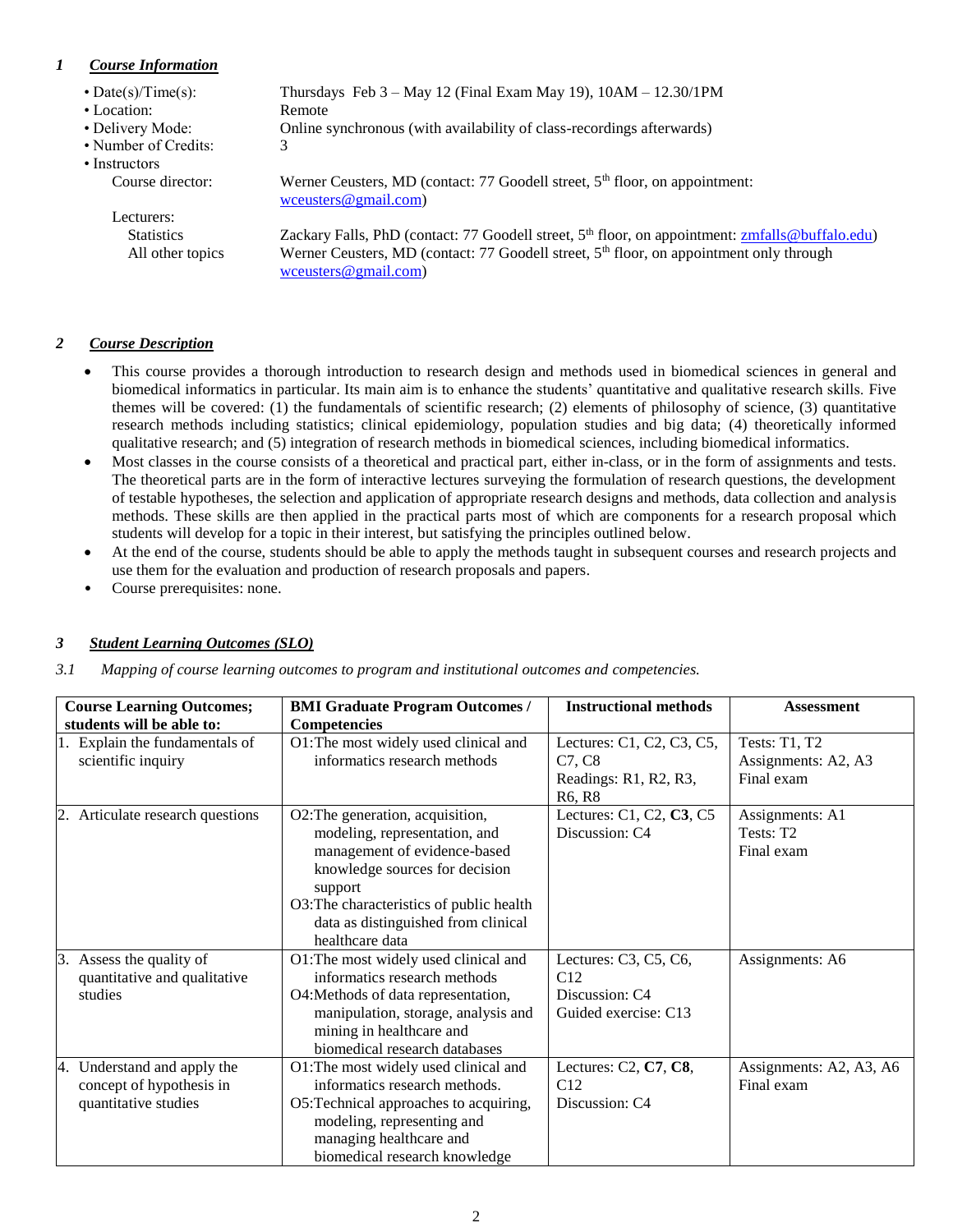| 5. Explain the role of causal<br>theories in the design and<br>interpretation of quantitative<br>studies                                                                              | O6:Research & data management<br>methods with large clinical<br>populations, including clinical trials<br>O7: The essential components of<br>clinical and biomedical data<br>statistical analysis | Lectures: C2, C5, C7, C8,<br>C12<br>Discussion: C4<br>Guided exercise: C5          | Assignments: A2, A3, A6<br>Final exam     |
|---------------------------------------------------------------------------------------------------------------------------------------------------------------------------------------|---------------------------------------------------------------------------------------------------------------------------------------------------------------------------------------------------|------------------------------------------------------------------------------------|-------------------------------------------|
| 6. Understand and use statistical<br>methods for calculating<br>summary estimates, measures<br>of variability and confidence<br>intervals                                             | O7: The essential components of<br>clinical and biomedical data<br>statistical analysis                                                                                                           | Lectures: C5, C10, C11                                                             | Assignment: A5<br>Test: T3<br>Final exam  |
| 7. Understand probabilities and<br>discrete and continuous<br>distributions                                                                                                           | O7: The essential components of<br>clinical and biomedical data<br>statistical analysis                                                                                                           | Lectures: C3, C9, C10,<br>C11                                                      | Tests: T3<br>Assignment: A5<br>Final exam |
| 8. Carry out and interpret a<br>variety of tests of significance                                                                                                                      | O7: The essential components of<br>clinical and biomedical data<br>statistical analysis                                                                                                           | Lectures: C3, C9, C11                                                              | Assignment: A5<br>Final exam              |
| 9. Understand and use power and<br>sample size calculations                                                                                                                           | O7: The essential components of<br>clinical and biomedical data<br>statistical analysis                                                                                                           | Lectures: C3, C11                                                                  | Assignment: A5<br>Final exam              |
| 10. Use theory in qualitative<br>research                                                                                                                                             | O1: The most widely used clinical and<br>informatics research methods                                                                                                                             | Lectures: C2, C6, C7, C8                                                           | Assignments: A2, A3, A6                   |
| 11. Explain different forms of<br>qualitative inquiry, including<br>interviews, focus groups and<br>observations and understand<br>their benefits and limitations                     | O8:Information retrieval and critical<br>analysis skills                                                                                                                                          | Lectures: C6, C7                                                                   | Assignments: A2, A6<br>Final exam         |
| 12. Explain and use different tools<br>for qualitative data analysis                                                                                                                  | O7: The essential components of<br>clinical and biomedical data<br>statistical analysis                                                                                                           | Lectures: C6, C7                                                                   | Assignment: A6                            |
| 13. Judge the suitability of<br>different statistical methods to<br>describe research findings                                                                                        | O7: The essential components of<br>clinical and biomedical data<br>statistical analysis                                                                                                           | Lectures: C9, C10, C11                                                             | Assignment: A5<br>Final exam              |
| 14. Construct a coherent research<br>proposal that includes an<br>abstract, introductions,<br>literature review, research<br>questions, ethical<br>considerations, and<br>methodology | O9: Ethical theories and challenges in<br><b>Biomedical Informatics</b>                                                                                                                           | Lectures: C1, C2, C3, C5,<br>C6, C7, C12<br>Discussion: C4<br>Guided exercise: C13 | Assignment: A6                            |
| 15. Present and defend a research<br>proposal in public                                                                                                                               | O7: The essential components of<br>clinical and biomedical data<br>statistical analysis                                                                                                           | Lectures: C1, C2, C5, C6,<br>C8, C10, C11, C12<br>Discussion: C4                   | Assignments: A7, A8                       |
| 16. Reflect critically on the extent<br>to which this course<br>contributed to an increase in<br>the skills and competencies<br>you deem important for your<br>future career          | O8: Information retrieval and critical<br>analysis skills                                                                                                                                         |                                                                                    | Final exam                                |

<span id="page-2-0"></span>*3.2 Mapping of course learning outcomes to institutional outcomes and competencies.*

| Applicable institutional outcomes                     | <b>Instructional methods</b>      | Assessment          |
|-------------------------------------------------------|-----------------------------------|---------------------|
| UB1. Demonstrate domain expertise, including critical | Lectures: C1, C2, C3, C5, C6, C7, | Tests: T1, T2, T3   |
| reasoning and analysis.                               | C8, C9, C10, C11, C12             | Assignments: A1-A8  |
|                                                       | Readings: R1-R11                  | Final exam          |
| UB2. Apply effective communication, information,      |                                   | Assignments: A6, A7 |
| and digital literacy skills.                          |                                   | Final Exam          |
| UB3. Demonstrate ethical and professional             | Discussions: C4                   | Assignment: A8      |
| responsibility and act according to the norms of      | Guided exercises: C5, C13         |                     |
| the chosen discipline.                                |                                   |                     |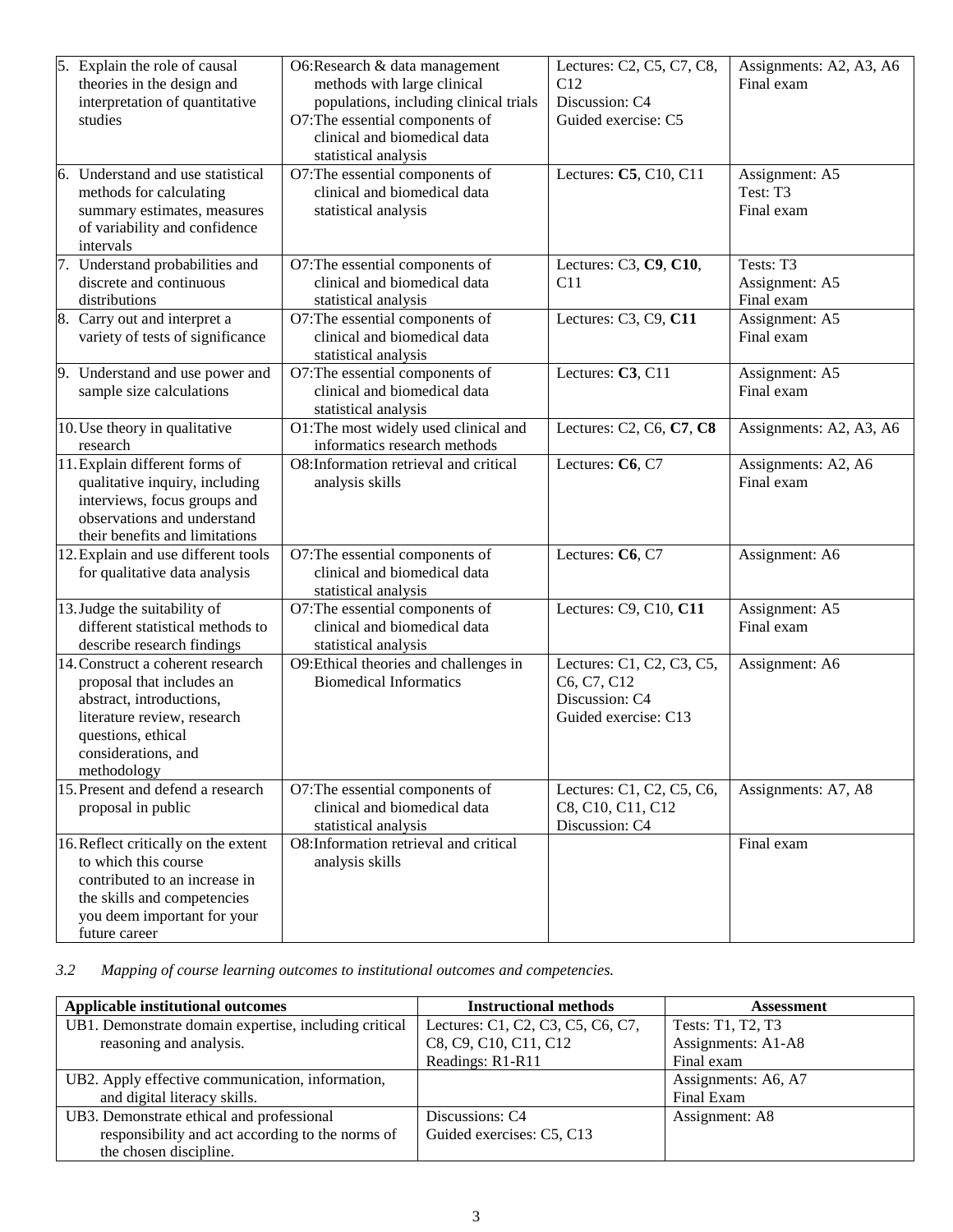| UB5. Collaborate positively with others to achieve a | Discussions: C4           |            |
|------------------------------------------------------|---------------------------|------------|
| common purpose.                                      | Guided exercises: C5, C13 |            |
| UB6. Assess, articulate, and acknowledge personal    |                           | Final exam |
| skills, abilities and growth areas.                  |                           |            |

# <span id="page-3-0"></span>*4 COURSE REQUIREMENTS*

### <span id="page-3-1"></span>*4.1 On-line teaching and participation*

- All classes will be on-line in real-time using Zoom. Students must register once in advance for all meetings using the link: [https://buffalo.zoom.us/meeting/register/tJMofumorz8oHNVBxpH6713WLrSw\\_kN-sBL6.](https://buffalo.zoom.us/meeting/register/tJMofumorz8oHNVBxpH6713WLrSw_kN-sBL6) After registering, students will receive a confirmation email containing information about joining the meetings. Attendance is restricted to students using their UB Zoom-account.
- Students are prohibited from sharing the registration link and subsequent meeting link, and doing so could lead to academic misconduct charges.
- Students must logon in time. Cameras must be on, and clearly show faces. Adjust lighting conditions of the room when needed. Microphones must be muted at login time. When the instructor asks a question, students wishing – or asked – to respond must unmute, and mute once ordered to do so or after finished speaking.
- If for whatever reason during the course the link will not work, or an ongoing class is interrupted either because of a failure on the side of Zoom or of the infrastructure of the instructor (interruption of power, internet access, …), students need to stay on-line and wait for instructions over email while the instructor works out an alternative (Skype, Google chat, …).
- Recordings of the classes will be made available.
- Students must attend all classes and must participate in class discussions. See attendance policy regulations [on page 10](#page-9-4) for exceptions.

### <span id="page-3-2"></span>*4.2 Course materials*

- This course requires the following papers and electronic publications, all of which are available publicly or through the UB Libraries: (links to the papers are provided in the detailed class descriptions starting page [6\)](#page-5-1):
- R1. Shortliffe, E.H., *The organization and content of informatics doctoral dissertations.* J Am Med Inform Assoc, 2016. **23**(4): p. 840-3.
- R2. Wagensberg, J., *On the Existence and Uniqueness of the Scientific Method.* Biol Theory, 2014. **9**(3): p. 331-346.
- R3. Ioannidis, J.P., *Why most published research findings are false.* PLoS Med, 2005. **2**(8): p. e124.
- R4. Abbasi, K., *Covid-19: politicisation, "corruption," and suppression of science.* BMJ, 2020. **371**: p. m4425.
- R5. Ioannidis, J.P., *Why Most Clinical Research Is Not Useful.* PLoS Med, 2016. **13**(6): p. e1002049.
- R6. Ozonoff, D.M. and P. Grandjean, *What is useful research? The good, the bad, and the stable.* Environ Health, 2020. **19**(1): p. 2.
- R7. Delgado-Rodriguez, M. and J. Llorca, *Bias.* J Epidemiol Community Health, 2004. **58**(8): p. 635-41.
- R8. Sudheesh, K., D.R. Duggappa, and S.S. Nethra, *How to write a research proposal?* Indian journal of anaesthesia, 2016. **60**(9): p. 631-634.
- R9. Palinkas, L.A., et al., *Mixed method designs in implementation research.* Adm Policy Ment Health, 2011. **38**(1): p. 44-53.
- R10. Almoznino, G., et al., *The Dental, Oral, Medical Epidemiological (DOME) Study: Protocol and Study Methods.* Methods Inf Med, 2020. **59**(4-05): p. 119-130.
- R11. McCluskey, A. and A.G. Lalkhen, *Statistics II: Central tendency and spread of data.* Continuing Education in Anaesthesia Critical Care & Pain, 2007. **7**(4): p. 127-130.
- R12. Cohen, H.W., *P values: use and misuse in medical literature.* Am J Hypertens, 2011. **24**(1): p. 18-23.
- R13. Norman, G. and D. Streiner, *Biostatistics : The Bare Essentials*. 2014, Shelton, UNITED STATES: People's Medical Publishing House.
- R14. Mårtensson, P., et al., *Evaluating research: A multidisciplinary approach to assessing research practice and quality.* Research Policy, 2016. **45**(3): p. 593-603.

## <span id="page-3-3"></span>*4.3 Tests and assignments*

- Some classes will start with a test to assess the student's preparedness for the class. Students absent for these classes will receive a 0% score for these tests unless the instructor and the course director have been informed through email about a valid reason for absence prior to the beginning of the class. When notified of absence in due time, the instructor may – but is not required – propose an alternative test or assignment for that class.
- All assignments except A8 need to be completed and uploaded to UB Learns as a Microsoft Word document prior to the deadline specified in the course schedule. **Google doc links or any other link to a cloud server are not allowed.** The filename should be formatted as this: BMI504-[number of the assignment]-[your UBIT name]. For example, if the course director were a student: "BMI504-A1-ceusters.docx" would be the filename for the first assignment.
- The main assignment is A6, a fully worked out proposal for a scientific research project to be built according to precise specifications given during the course. Parts of this proposal are the subject of separate assignments A1, A2, A3 and A4. This approach gives the students the opportunity to receive feedback on these components so that they can be improved for inclusion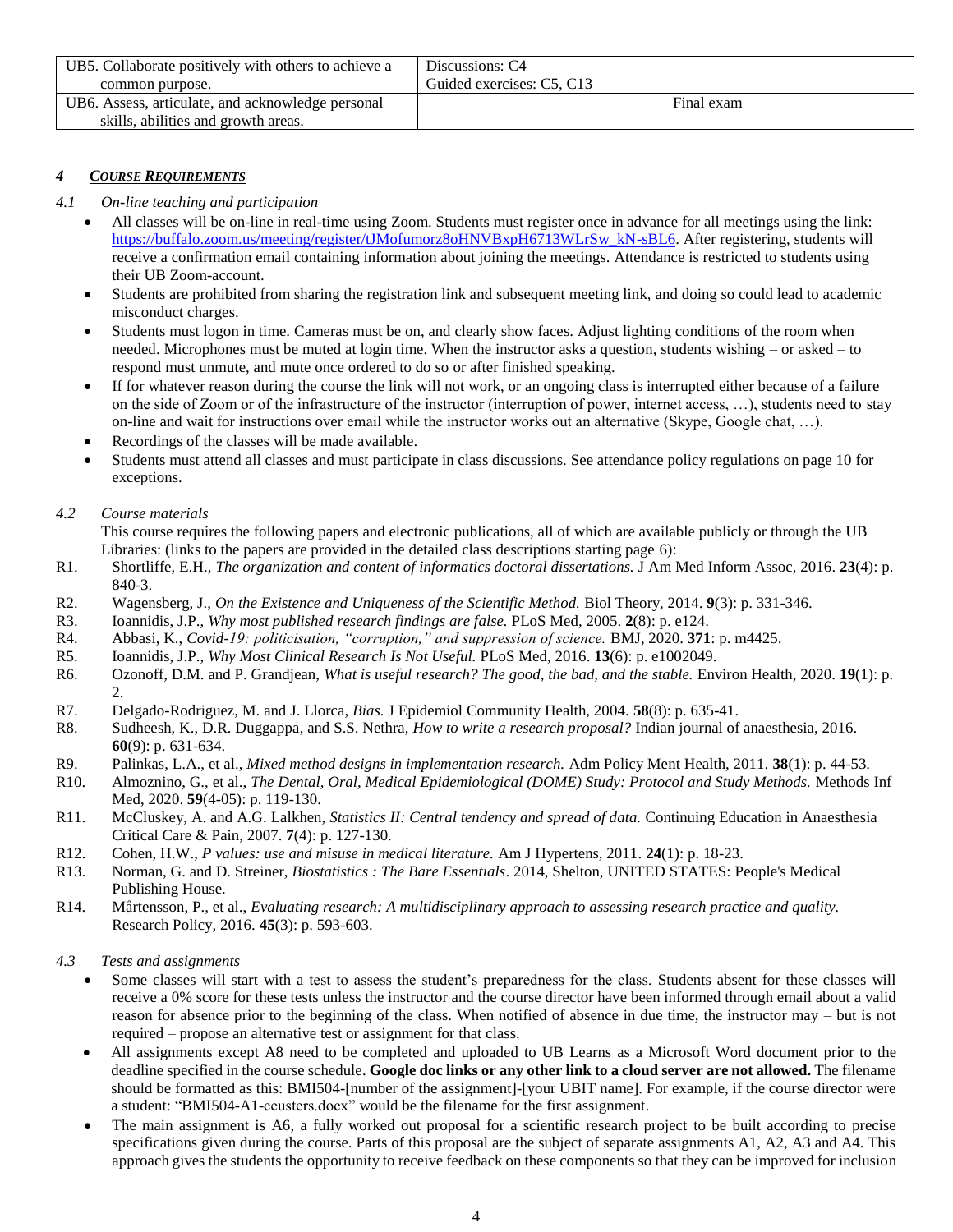in the final version. Grades received for these assignments do not count towards the final grade, but are to be seen as an indication of how that part of the proposal would be assessed were it included as such in the final proposal. There is thus no requirement to do assignments A1, A2, A3, and A4, but when they are not done in due time, i.e. prior to the due date, no intermediate feedback on the respective parts will be provided. Not receiving feedback on overdue assignments may of course have a negative effect on the overall score of A6.

When assignment A5 is not delivered in time, a penalty of 1% of the positive final score will be applied for every 24 hours of delay. When this assignment is not delivered at all, the penalty will be equal to the % for which the assignment counts towards the final grade.

## <span id="page-4-0"></span>*5 GRADING POLICY*

- Grading follows standard graduate policies (http://grad.buffalo.edu/Academics/Policies-Procedures/Grading-Procedures.html)
- Learning assessments will be graded based on rubric criteria and weighted according to the following detailed break-down. If the final results for all students are outside the expected range, curve grading might be used at the discretion of the course director.

| <b>Class</b>    | Date      | <b>Instructor</b> | <b>Pre-class</b>                                 | <b>Assessments</b>                  | Due dates        | <b>Final Score</b> |
|-----------------|-----------|-------------------|--------------------------------------------------|-------------------------------------|------------------|--------------------|
|                 |           |                   | required readings                                |                                     |                  | weight             |
| C <sub>1</sub>  | $03$ -Feb | Ceusters $(1)$    | R1                                               | Post-class assignment A0            | Feb $10 - 10$ am |                    |
| C <sub>2</sub>  | $10$ -Feb | Ceusters $(2)$    | R <sub>2</sub>                                   |                                     |                  |                    |
| C <sub>3</sub>  | $17$ -Feb | Ceusters $(3)$    | R <sub>3</sub>                                   | In-class closed book test <b>T1</b> |                  | 2%                 |
| C <sub>4</sub>  | 24-Feb    | Ceusters $(4)$    | R <sub>4</sub> , R <sub>5</sub> , R <sub>6</sub> | Post-class assignment A1            | Feb 28 - noon    | 3%                 |
| C <sub>5</sub>  | $03-Mar$  | Ceusters $(5)$    | R7                                               | In-class closed book test T2        |                  | 3%                 |
| C <sub>6</sub>  | $10-Mar$  | Ceusters $(6)$    | R <sub>8</sub>                                   |                                     |                  |                    |
| C7              | $17-Mar$  | Ceusters (7)      | R <sub>9</sub>                                   | Post-class assignment A2            | March 21 - noon  | 3%                 |
| C8              | $31-Mar$  | Ceusters $(8)$    | R10                                              | Post-class assignment A3            | April 4 - noon   | 3%                 |
| C9              | $07$ -Apr | Ceusters $(9)$    |                                                  | Post-class assignment A4            | April 11 - noon  | 3%                 |
| C10             | $14-Apr$  | Ceusters $(10)$   | R11, R12                                         | In-class closed book test <b>T3</b> |                  | 3%                 |
| C11             | $21-Apr$  | Falls $(1)$       | R13                                              | Post-class assignment A5            | <b>TBD</b>       | 5%                 |
| C12             | $28$ -Apr | Ceusters $(11)$   |                                                  |                                     |                  |                    |
| C13             | 05 May    | Ceusters (12)     | R14                                              | Post-class assignments A6,          | May $11 - n$ oon | 30%                |
|                 |           |                   |                                                  | A7                                  |                  |                    |
| C <sub>14</sub> | $12$ -May | Ceusters (13)     |                                                  | In-class presentation A8            |                  | 15%                |
| <b>EXAM</b>     | 19-May    | Ceusters $(14)$   |                                                  | In-class open-book exam             |                  | 30%                |
| <b>TOTAL</b>    |           |                   |                                                  |                                     |                  | 100%               |

Scoring per student learning outcomes and assessments

| Class                                                                                                                  |     | C1         |                | C <sub>2</sub> |                | C <sub>3</sub> |       |     | C <sub>4</sub> |           | C <sub>5</sub> |           | C <sub>6</sub> |                | C <sub>7</sub> | C8             | C <sub>9</sub> |                | C10            |                 | C11            | C12     |     | C13         |    |        |     | C14 EXAM Coverage |
|------------------------------------------------------------------------------------------------------------------------|-----|------------|----------------|----------------|----------------|----------------|-------|-----|----------------|-----------|----------------|-----------|----------------|----------------|----------------|----------------|----------------|----------------|----------------|-----------------|----------------|---------|-----|-------------|----|--------|-----|-------------------|
| Readings R1                                                                                                            |     |            | R <sub>2</sub> |                | R <sub>3</sub> |                | R4 R5 |     |                | <b>R6</b> |                | <b>R7</b> |                | R <sub>8</sub> |                |                |                | R <sub>9</sub> |                | R <sub>10</sub> |                |         | R11 |             |    |        |     |                   |
| <b>Tests</b>                                                                                                           |     |            |                |                |                | T1             |       |     |                |           | T <sub>2</sub> |           |                |                |                |                |                |                | T <sub>3</sub> |                 |                |         |     |             |    |        |     |                   |
| <b>Assignments</b>                                                                                                     |     |            |                |                |                |                |       |     | A1             |           |                |           |                |                | A2             | A <sub>3</sub> | A4             |                |                |                 | A <sub>5</sub> |         |     | A6          | A7 | A8     |     |                   |
| SLO1                                                                                                                   | 10% | 10%        | 20%            |                | 10%            |                |       |     |                | 10%       | 20%            |           |                |                | 10%            | 10%            |                |                |                |                 |                |         |     |             |    |        |     | 100%              |
| SLO <sub>2</sub>                                                                                                       | 5%  |            | 5%             | 5%             |                | 70%            |       | 10% |                | 5%        |                |           |                |                |                |                |                |                |                |                 |                |         |     |             |    |        |     | 100%              |
| SLO <sub>3</sub>                                                                                                       |     |            |                |                |                | 10%            |       | 10% |                | 5%        | 10%            |           | 5%             |                |                |                |                |                |                |                 |                |         |     | 15% 15% 30% |    |        |     | 100%              |
| SLO <sub>4</sub>                                                                                                       |     |            |                | 10% 10%        |                |                |       |     |                |           |                |           |                | 5%             | 30%            | 30%            |                |                |                |                 |                | 10%     |     |             |    |        |     | 100%              |
| SLO5                                                                                                                   |     |            |                | 10%            |                |                |       | 10% |                | 5%        | 25%            |           |                |                | 10%            | 25%            |                |                |                |                 |                | 15%     |     |             |    |        |     | 100%              |
| SLO <sub>6</sub>                                                                                                       |     |            |                |                | 10%            |                |       |     |                |           | 55%            |           |                |                |                |                |                | 10% 20%        |                | 5%              |                |         |     |             |    |        |     | 100%              |
| SLO7                                                                                                                   |     |            |                |                | 5%             |                |       |     |                |           |                |           |                |                |                |                | 40%            | 30% 20%        |                | 5%              |                |         |     |             |    |        |     | 100%              |
| SLO <sub>8</sub>                                                                                                       |     |            |                |                | 5%             |                |       |     |                |           |                |           |                |                |                |                | 40%            |                |                | 5%              | 50%            |         |     |             |    |        |     | 100%              |
| SLO <sub>9</sub>                                                                                                       |     |            |                |                | 20%            | 75%            |       |     |                |           |                |           |                |                |                |                |                |                |                | 5%              |                |         |     |             |    |        |     | 100%              |
| SLO10                                                                                                                  |     |            |                | 5% 10%         |                |                |       |     |                |           |                |           | 10%            | 20%            | 25%            | 30%            |                |                |                |                 |                |         |     |             |    |        |     | 100%              |
| SLO11                                                                                                                  |     |            |                |                |                |                |       |     |                |           |                |           | 70%            | 10%            | 20%            |                |                |                |                |                 |                |         |     |             |    |        |     | 100%              |
| <b>SLO12</b>                                                                                                           |     |            |                |                |                |                |       |     |                |           |                |           | 80%            |                | 20%            |                |                |                |                |                 |                |         |     |             |    |        |     | 100%              |
| SLO13                                                                                                                  |     |            |                |                | 5%             |                |       |     |                |           |                |           |                |                |                |                | 20%            |                | 5% 20%         | 5%              | 45%            |         |     |             |    |        |     | 100%              |
| SLO14                                                                                                                  | 5%  | 20%        | 5%             | 5%             |                | 15%            |       | 5%  | 5%             | 5%        |                | 15%       |                | 5%             |                |                |                |                |                |                 |                | 10%     | 5%  |             |    |        |     | 100%              |
| <b>SLO15</b>                                                                                                           | 10% | <b>5%</b>  | 5%             |                |                |                | 5%    |     |                | 5%        |                | 5%        |                |                |                | 20%            |                |                | 20%            |                 |                | 10% 10% | 5%  |             |    |        |     | 100%              |
| SLO16                                                                                                                  |     | 100%       |                |                |                |                |       |     |                |           |                |           |                |                |                |                |                |                |                |                 |                |         |     |             |    |        |     | 100%              |
| Material                                                                                                               |     |            |                |                |                |                |       |     |                |           |                |           |                |                |                |                |                |                |                |                 |                |         |     |             |    |        |     |                   |
| contribution to 30% 135% 50% 40% 55% 170% 5% 35% 10% 35% 110% 20% 165% 40% 115% 115% 100% 45% 80% 25% 105% 60% 25% 30% |     |            |                |                |                |                |       |     |                |           |                |           |                |                |                |                |                |                |                |                 |                |         |     |             |    |        |     |                   |
| <b>SLOs</b>                                                                                                            |     |            |                |                |                |                |       |     |                |           |                |           |                |                |                |                |                |                |                |                 |                |         |     |             |    |        |     |                   |
| Class                                                                                                                  |     | <b>10%</b> |                | 6%             |                | 14%            |       |     |                |           | 9%             |           |                |                | 10%            | 7%             |                |                | 8%             |                 | 8%             | 4%      |     |             |    |        |     | 100%              |
| importance<br>ratio                                                                                                    |     |            |                |                |                |                |       |     | 3%             |           |                |           | 12%            |                |                |                | 6%             |                |                |                 |                |         |     | 3%          |    |        |     |                   |
| <b>Assessment</b>                                                                                                      |     |            |                |                |                |                |       |     |                |           |                |           |                |                |                |                |                |                |                |                 |                |         |     |             |    |        |     |                   |
| contribution to                                                                                                        |     |            |                |                |                | 2%             |       |     | 3%             |           | 3%             |           |                |                | 3%             | 3%             | 3%             |                | 3%             |                 | 5%             |         |     | 25%         |    | 5% 15% | 30% | 100%              |
| final score                                                                                                            |     |            |                |                |                |                |       |     |                |           |                |           |                |                |                |                |                |                |                |                 |                |         |     |             |    |        |     |                   |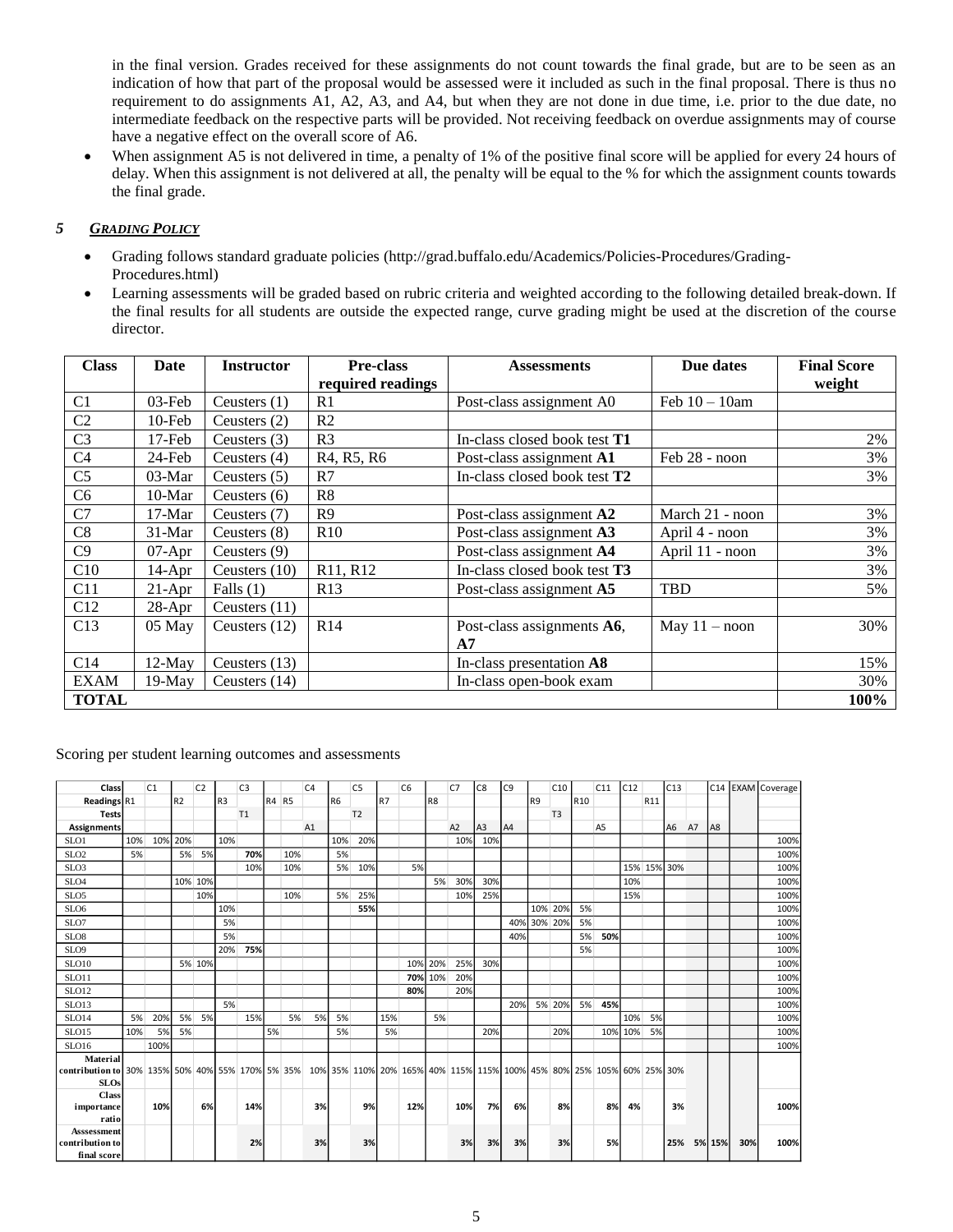Final Grades:

| Grade         | <b>Quality Points</b> | Percentage        |
|---------------|-----------------------|-------------------|
| $\mathsf{A}$  | 4.0                   | 93.0% -100.00%    |
| $A-$          | 3.67                  | $90.0\% - 92.9\%$ |
| $B+$          | 3.33                  | $87.0\% - 89.9\%$ |
| B             | 3.00                  | $83.0\% - 86.9\%$ |
| $B -$         | 2.67                  | $80.0\% - 82.9\%$ |
| $C+$          | 2.33                  | 77.0% - 79.9%     |
| $\mathcal{C}$ | 2.00                  | 73.0% - 76.9%     |
| $C-$          | 1.67                  | 70.0% - 72.9%     |
| $D+$          | 1.33                  | $67.0\% - 69.9\%$ |
| D             | 1.00                  | $60.0\% - 66.9\%$ |
| $\mathbf F$   | $^{(1)}$              | 59.9 or below     |

An interim grade of Incomplete (I) may be assigned if the student has not completed all requirements for the course. An interim grade of 'I' shall not be assigned to a student who did not attend the course. The default grade accompanying an interim grade of 'I' shall be 'U' and will be displayed on the UB record as 'IU.' The default Unsatisfactory (U) grade shall become the permanent course grade of record if the 'IU' is not changed through formal notice by the instructor upon the student's completion of the course. Assignment of an interim 'IU' is at the discretion of the instructor. A grade of 'IU' can be assigned only if successful completion of unfulfilled course requirements can result in a final grade better than the default 'U' grade. The student should have a passing average in the requirements already completed. The instructor shall provide the student specification, in writing, of the requirements to be fulfilled.

# <span id="page-5-0"></span>*6 COURSE FEES*

<span id="page-5-1"></span>Standard UB tuition and fees. No extra costs, except for students wishing to purchase the statistics handbook.

# *7 Course Organization / Schedule*

Reference:<http://registrar.buffalo.edu/calendars/academic/>

## <span id="page-5-2"></span>**C1. Feb 3 / Ceusters / Course introduction – Introduction to research and research proposals**

#### **Required reading pre-class:**

**R1** Shortliffe, E.H., *The organization and content of informatics doctoral dissertations.* J Am Med Inform Assoc, 2016. **23**(4): p. 840-3. <https://academic.oup.com/jamia/article/23/4/840/2201488> [1]

**Class structure:** 

- a) Participant and instructor introduction
- b) Course introduction, housekeeping rules, expectations, course project work
- c) Traditional lecture on the structure of research proposals

### **Post-class assignments:**

- a) Required reading
	- **R2** Wagensberg, J., *On the Existence and Uniqueness of the Scientific Method.* Biol Theory, 2014. **9**(3): p. 331-346. [https://www.ncbi.nlm.nih.gov/pmc/articles/PMC4131153/pdf/13752\\_2014\\_Article\\_166.pdf](https://www.ncbi.nlm.nih.gov/pmc/articles/PMC4131153/pdf/13752_2014_Article_166.pdf) [2]
- b) **A0**: Reflect about your research interests concerning your future MSc or PhD thesis and formulate a number of research topics. These topics should for BMI students fit at least one of the detailed learning objectives for biomedical informaticists described in the document '*BMI504-Spring2022-topic-requirements.pdf*'. For students outside the BMI department, any topic will do. Be prepared to present and discuss this informally in class C2. No prior submission needed.

## <span id="page-5-3"></span>**C2. Feb 10 / Ceusters /Fundamentals of science and research**

#### **Required reading pre-class:**

**R2** Wagensberg, J., *On the Existence and Uniqueness of the Scientific Method.* Biol Theory, 2014. **9**(3): p. 331-346. [https://www.ncbi.nlm.nih.gov/pmc/articles/PMC4131153/pdf/13752\\_2014\\_Article\\_166.pdf](https://www.ncbi.nlm.nih.gov/pmc/articles/PMC4131153/pdf/13752_2014_Article_166.pdf) [2]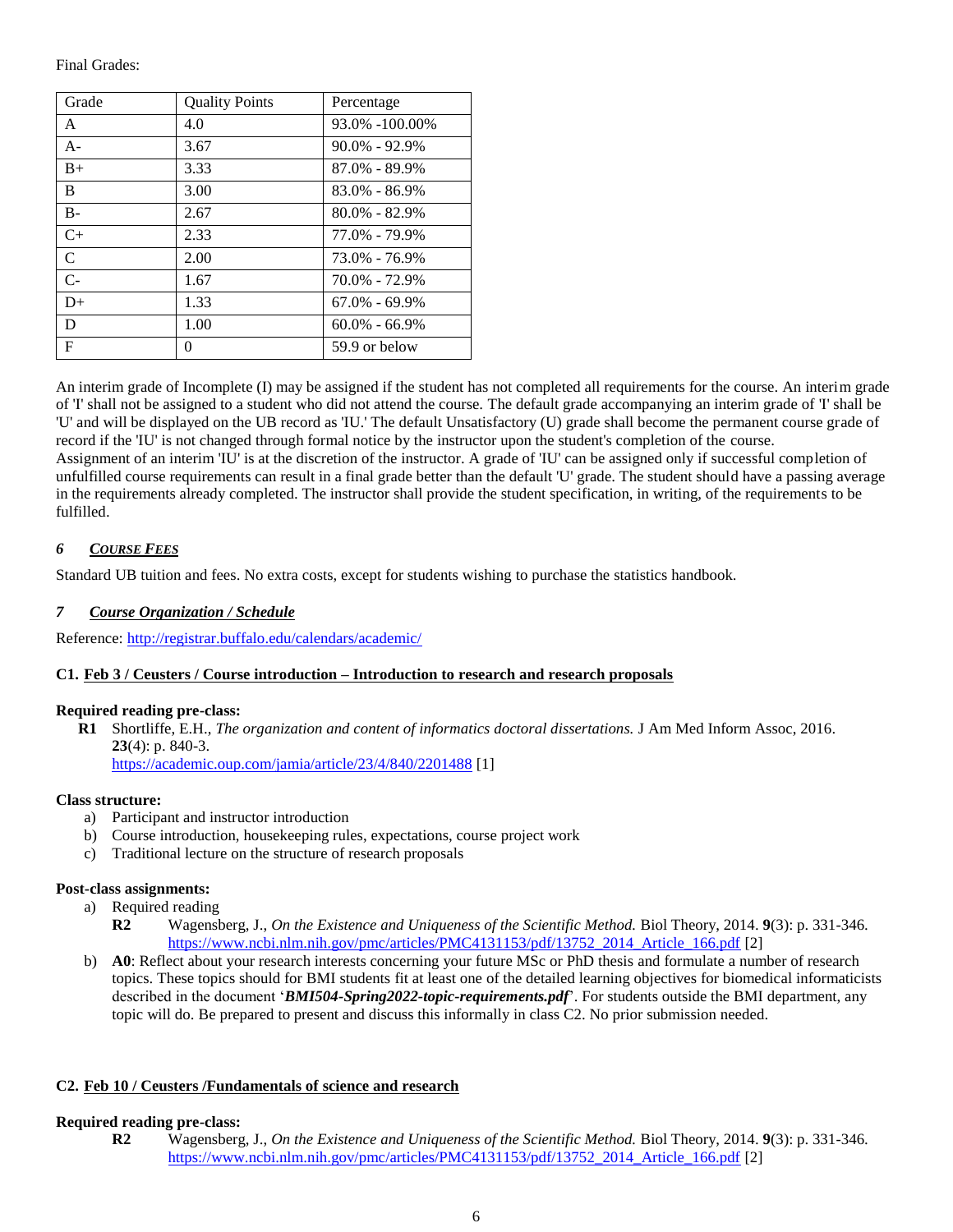### **Class structure:**

- a) Traditional lecture on (1) philosophy of science and research and (2) the scientific method
- b) Students will report on pre-class assignment (b) and explain their ideas, each presentation followed by discussion.

### **Post-class assignment**:

Required reading:

**R3** Ioannidis, J.P., *Why most published research findings are false.* PLoS Med, 2005. **2**(8): p. e124. <https://www.ncbi.nlm.nih.gov/pubmed/16060722> [3] !!! This paper will be the topic of a closed book in-class test during class C3 !!!

## <span id="page-6-0"></span>**C3. Feb 17 / Ceusters / Parameters for research designs**

### **Pre-class reading:**

**R3** Ioannidis, J.P., *Why most published research findings are false.* PLoS Med, 2005. **2**(8): p. e124. <https://www.ncbi.nlm.nih.gov/pubmed/16060722> [3]

### **Class structure:**

- a) **T1**: Assessment of **R3**: in-class test (closed book) followed by discussion of correct answers.
- b) Lecture introducing various research designs

### **Post-class assignment**:

- a) Required readings:
	- **R4**. Abbasi, K., *Covid-19: politicisation, "corruption," and suppression of science.* BMJ, 2020. **371**: p. m4425. <https://www.bmj.com/content/371/bmj.m4425> [4]
	- **R5** Ioannidis, J.P., *Why Most Clinical Research Is Not Useful.* PLoS Med, 2016. **13**(6): p. e1002049. <http://journals.plos.org/plosmedicine/article?id=10.1371/journal.pmed.1002049> [5]
	- **R6** Ozonoff, D.M. and P. Grandjean, *What is useful research? The good, the bad, and the stable.* Environ Health, 2020. **19**(1): p. 2.[6] <https://ehjournal.biomedcentral.com/articles/10.1186/s12940-019-0556-5>
- b) On the basis of the lecture and papers **R4**, **R5** and **R6**, reflect further on concrete topics for your research proposal, and pick one for presentation during C4.

## <span id="page-6-1"></span>**C4. Feb 25 / Ceusters / Planning of research projects**

## **Pre-class reading:**

- **R4**. Abbasi, K., *Covid-19: politicisation, "corruption," and suppression of science.* BMJ, 2020. **371**: p. m4425. <https://www.bmj.com/content/371/bmj.m4425> [4]
- **R5** Ioannidis, J.P., *Why Most Clinical Research Is Not Useful.* PLoS Med, 2016. **13**(6): p. e1002049. <http://journals.plos.org/plosmedicine/article?id=10.1371/journal.pmed.1002049> [5]
- **R6** Ozonoff, D.M. and P. Grandjean, *What is useful research? The good, the bad, and the stable.* Environ Health, 2020. **19**(1): p. 2.[6]

<https://ehjournal.biomedcentral.com/articles/10.1186/s12940-019-0556-5>

#### **Class structure**:

Discussion of individual proposals. At the end of the class, the scope and goals of the projects should be clear.

## **Post-class assignment**:

a) **A1**: Taking into account the content of all previous BMI504 lectures and papers, students must write an outline for their individual research project in the spirit of the scientific method thereby adapting the original ideas discussed in class in such a way that Ioannidis' features for assessing whether *clinical* research is useful come out positive for what they propose. This should be backed up by an initial literature study.

### Due date: February 28 – noon.

# b) Required reading:

**R7** Delgado-Rodriguez, M. and J. Llorca, *Bias.* J Epidemiol Community Health, 2004. **58**(8): p. 635-41. <https://jech.bmj.com/content/58/8/635> [7] !!! This paper will be the topic of a closed book in-class test during class C5 !!!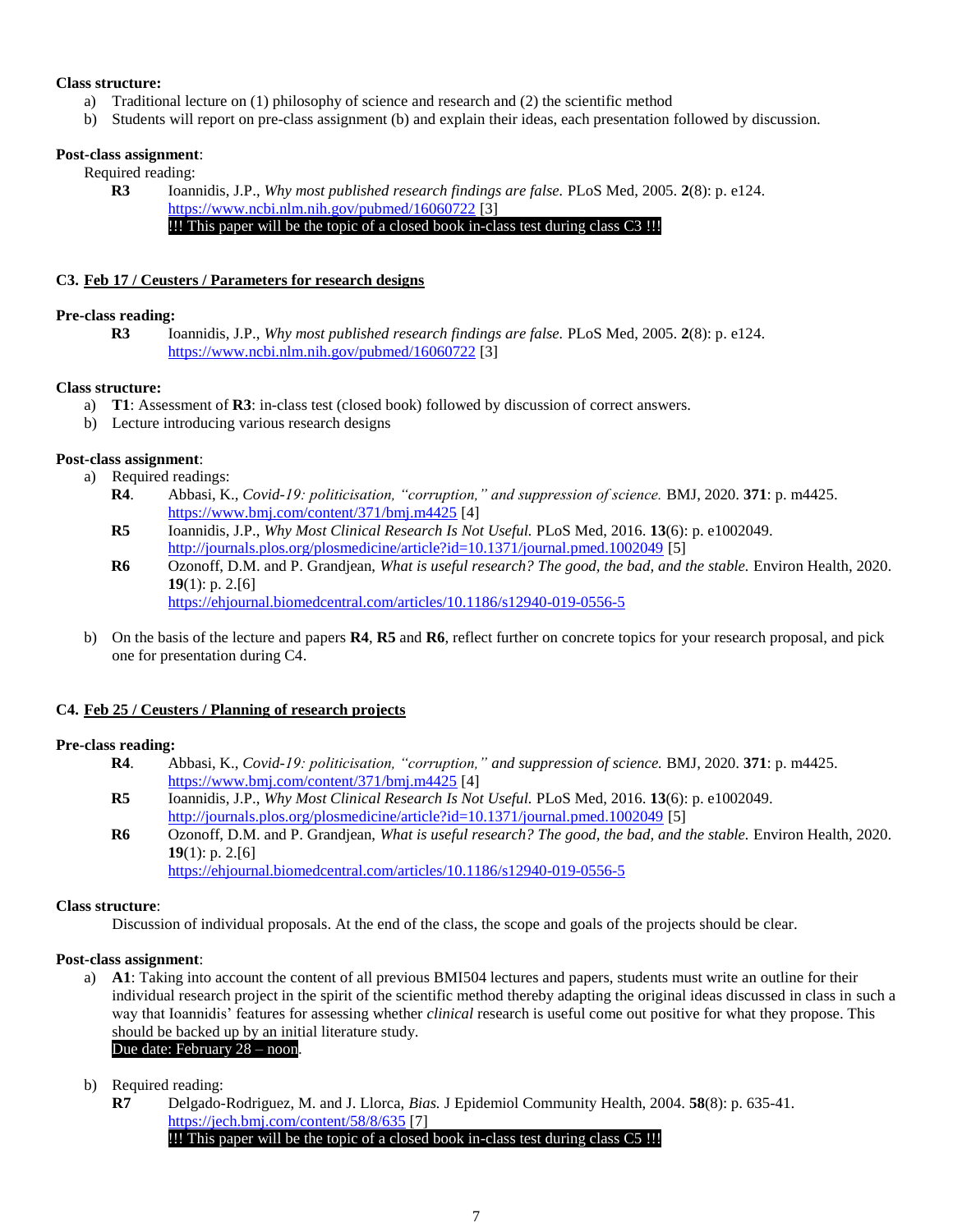# <span id="page-7-0"></span>**C5. March 3 / Ceusters / Types of Bias**

### **Pre-class reading:**

**R7** Delgado-Rodriguez, M. and J. Llorca, *Bias.* J Epidemiol Community Health, 2004. **58**(8): p. 635-41. <https://jech.bmj.com/content/58/8/635> [7]

### **Class structure**:

- a) Question answering re required reading
- b) **T2**: Assessment of **R7**: in-class test (closed book)
- c) Interactive lecture on various types of bias, followed by guided exercise.

# **Post-class assignment**:

## Required reading:

**R8** Sudheesh, K., D.R. Duggappa, and S.S. Nethra, *How to write a research proposal?* Indian journal of anaesthesia, 2016. **60**(9): p. 631-634.

<https://www.ijaweb.org/text.asp?2016/60/9/631/190617>[8]

### <span id="page-7-1"></span>**C6. Mar 10 / Ceusters / Qualitative research methods: theory and data collection methods**

### **Pre-class reading:**

**R8** Sudheesh, K., D.R. Duggappa, and S.S. Nethra, *How to write a research proposal?* Indian journal of anaesthesia, 2016. **60**(9): p. 631-634.

<https://www.ijaweb.org/text.asp?2016/60/9/631/190617>[8]

#### **Class structure**:

Lecture on common qualitative data collection methods (Document Review, Observation, Interview (face-to-face), Focus Group Discussion, Ethnography, …)

# **Post-class assignment**:

Required reading:

 **R9** Palinkas, L.A., et al., *Mixed method designs in implementation research.* Adm Policy Ment Health, 2011. **38**(1): p. 44-53.

[https://www.ncbi.nlm.nih.gov/pmc/articles/PMC3025112/pdf/10488\\_2010\\_Article\\_314.pdf](https://www.ncbi.nlm.nih.gov/pmc/articles/PMC3025112/pdf/10488_2010_Article_314.pdf) [9]

## <span id="page-7-2"></span>**C7. Mar 17 / Ceusters /Mixed methods: Integration of quantitative and qualitative methods**

## **Pre-class reading:**

 **R9** Palinkas, L.A., et al., *Mixed method designs in implementation research.* Adm Policy Ment Health, 2011. **38**(1): p. 44-53.

[https://www.ncbi.nlm.nih.gov/pmc/articles/PMC3025112/pdf/10488\\_2010\\_Article\\_314.pdf](https://www.ncbi.nlm.nih.gov/pmc/articles/PMC3025112/pdf/10488_2010_Article_314.pdf) [9]

## **Class structure**:

- a) The first part will be an interactive lecture covering the topic.
- b) The second part will consist of a guided discussion aimed at determining the best research design to (dis)confirm hypotheses proposed for the individual research projects and to include an experimental design requiring a mixed design if not yet present in the original research proposal.

## **Post-class assignment**:

- a) **A2**: Students will update the first version of their research proposal (**A1**) so as to include all elements discussed in class and covered in the required readings thus far. Detailed instructions about format will be provided in class. Due date: March  $\overline{21}$  – noon.
- b) Required reading:
	- **R10** Almoznino, G., et al., *The Dental, Oral, Medical Epidemiological (DOME) Study: Protocol and Study Methods.* Methods Inf Med, 2020. **59**(4-05): p. 119-130. [10] <https://www.thieme-connect.com/products/ejournals/html/10.1055/s-0040-1718582>

## <span id="page-7-3"></span>**C8. Mar 31/ Ceusters / Introduction to data analysis of quantitative and qualitative variables**

## **Pre-class reading:**

**R10** Almoznino, G., et al., *The Dental, Oral, Medical Epidemiological (DOME) Study: Protocol and Study Methods.* Methods Inf Med, 2020. **59**(4-05): p. 119-130. [10] <https://www.thieme-connect.com/products/ejournals/html/10.1055/s-0040-1718582>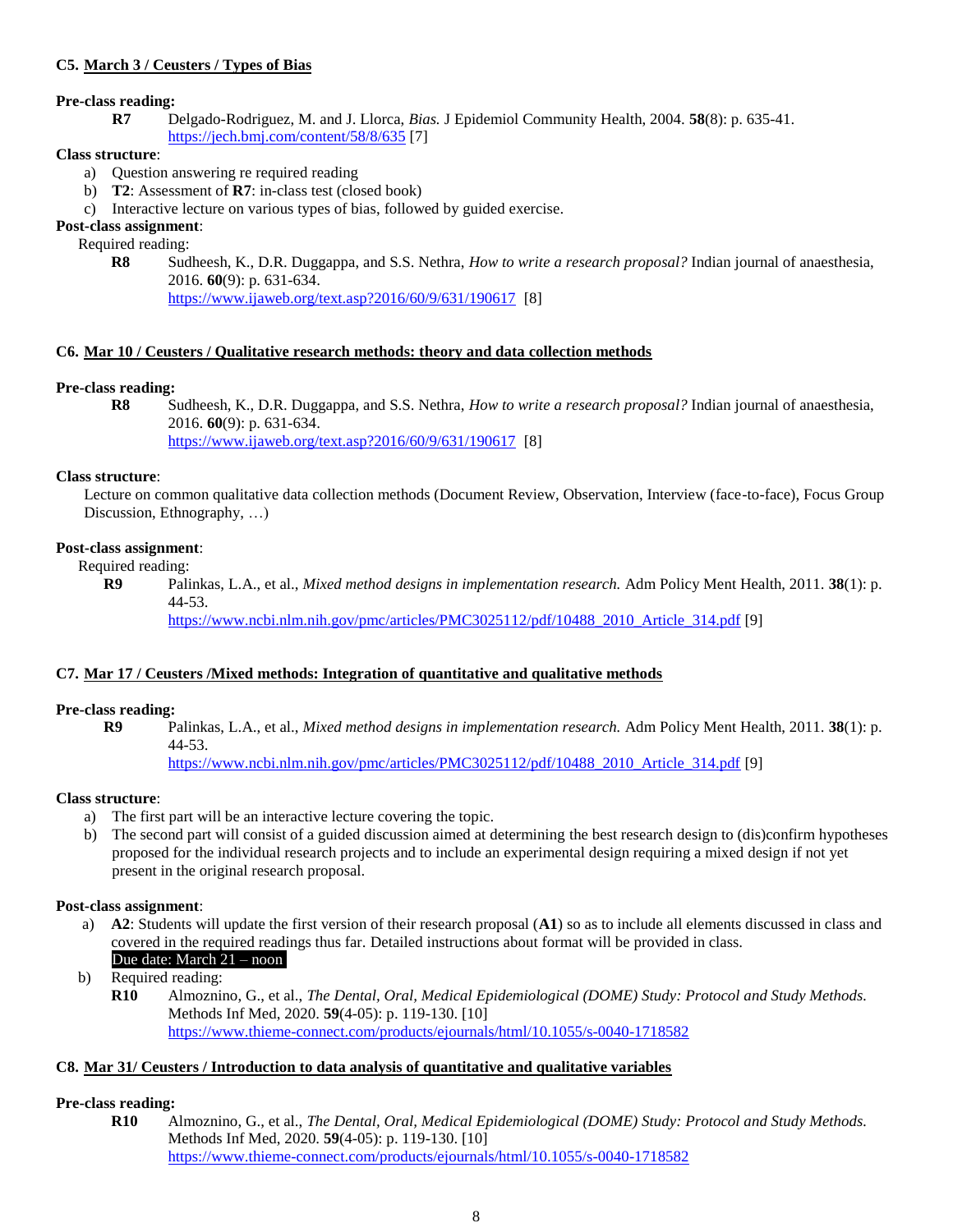#### **Class structure**: interactive lecture

### **Post-class assignment**:

**A3**: Based on the slides and references used in lecture C8, students must rewrite their individual research project so that it satisfies all requirements with respect to (1) the precise research question, (2) the null-hypothesis, (3) the statistical nullhypothesis, (4) determination of all relevant variables (independent and dependent variables plus suggested methods for computing outcome variables) and (5) theoretical and operational linkage. Detailed instructions about format will be provided in class.

Due date: March 21 – noon.

### <span id="page-8-0"></span>**C9. Apr 7 / Ceusters / Elements of epidemiology**

#### **Class structure**:

Lecture covering essential notions in population studies such as incidence, prevalence, mortality ratios, validity, reliability, sensitivity, and specificity, etc...

### **Post-class assignment**:

a) **A4** Update, where needed, the proposal on the basis of C9-materials. This version will be used by the instructor of C11 to make that class maximally relevant to the students' research proposals. Due date: April 11 – noon.

c) Required reading:

- **R11** McCluskey, A. and A.G. Lalkhen, *Statistics II: Central tendency and spread of data.* Continuing Education in Anaesthesia Critical Care & Pain, 2007. **7**(4): p. 127-130. <https://academic.oup.com/bjaed/article/7/4/127/466523> [11]
- !!! This paper will be the topic of a closed book in-class test during class C10 !!! **R12** Cohen, H.W., *P values: use and misuse in medical literature.* Am J Hypertens, 2011. **24**(1): p. 18-23.. [12] <https://academic.oup.com/ajh/article/24/1/18/165807>

### <span id="page-8-1"></span>**C10. Apr 14 / Ceusters / Descriptive and elementary statistics**

#### **Pre-class reading:**

- **R11** McCluskey, A. and A.G. Lalkhen, *Statistics II: Central tendency and spread of data.* Continuing Education in Anaesthesia Critical Care & Pain, 2007. **7**(4): p. 127-130. <https://academic.oup.com/bjaed/article/7/4/127/466523> [11]
- **R12** Cohen, H.W., *P values: use and misuse in medical literature.* Am J Hypertens, 2011. **24**(1): p. 18-23.. [12] <https://academic.oup.com/ajh/article/24/1/18/165807>

## **Class structure**:

- a) **T3**: closed book test on paper **R11**.
- b) Lecture covering the theories and applications of average value, median, mode, variance, standard deviation, inter-quartile range, skewness, kurtosis, histogram, box and whisker plot.

#### **Post-class assignments**:

Suggested reference book:

**R13** Norman, G. and D. Streiner, *Biostatistics : The Bare Essentials*. 2014, Shelton, UNITED STATES: People's Medical Publishing House. [13] Accessible through UB Libraries login:<http://ebookcentral.proquest.com/lib/buffalo/detail.action?docID=3386956>

## <span id="page-8-2"></span>**C11. Apr 21/ Falls / Statistical analysis**

## **Pre-class reading:**

Suggested reference book:

**R13** Norman, G. and D. Streiner, *Biostatistics : The Bare Essentials*. 2014, Shelton, UNITED STATES: People's Medical Publishing House. [13] Accessible through UB Libraries login:<http://ebookcentral.proquest.com/lib/buffalo/detail.action?docID=3386956>

### **Class structure:**

Lecture plus guided group work on statistics relevant to the students' research proposals. Completed assignments A4 will be used to determine the relevant content of the class. Possibilities are: Discrete and Continuous Distributions, the Normal Distribution, the Central Limit Theorem, Population vs Sample, Hypothesis Testing and Confidence Intervals (Z-test, t-test, Chi-Square Test, Fisher Exact, non-parametric), Power and Sample Size Calculations for One and Two-Sample Hypothesis tests.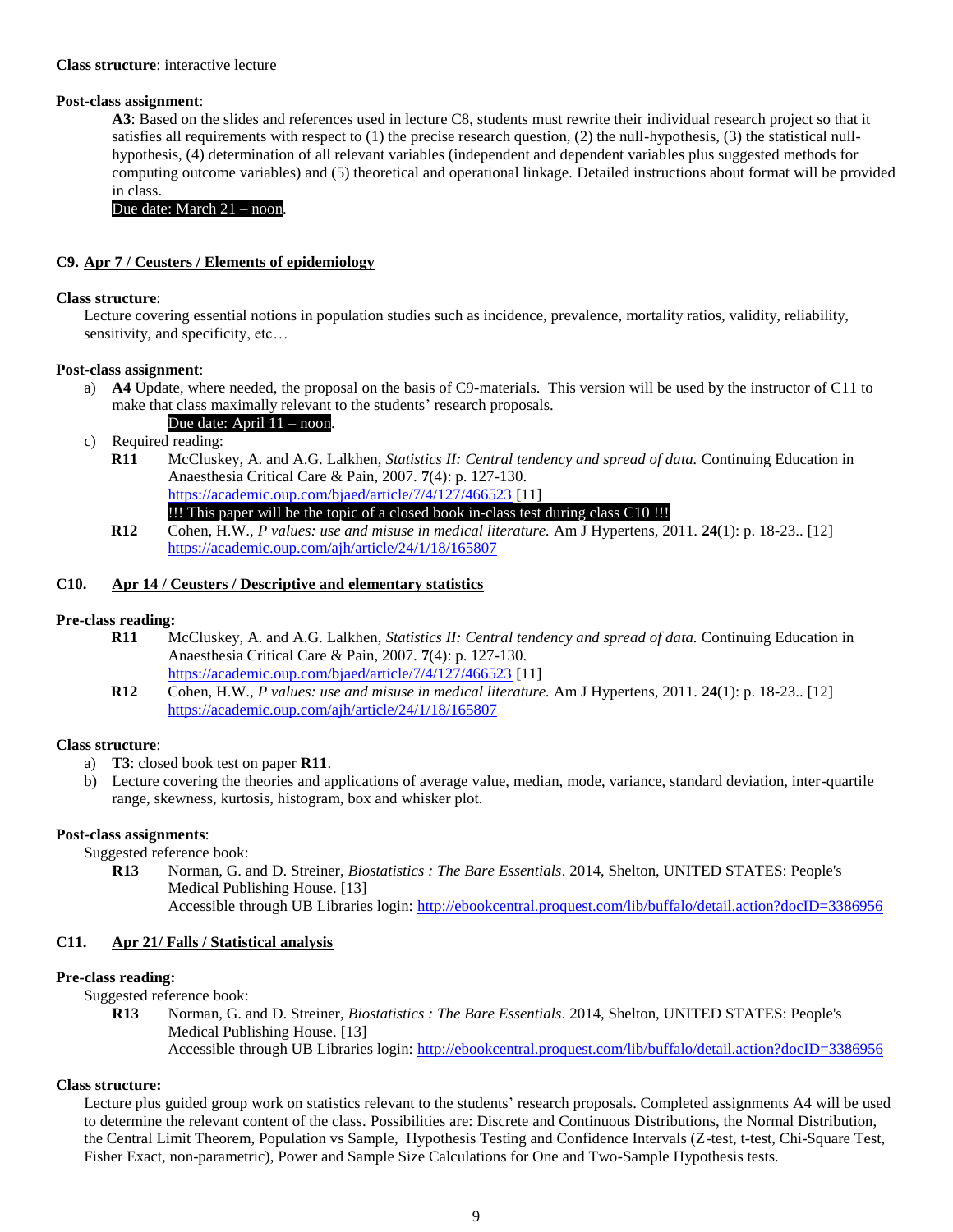#### **Post-lecture assignment**:

**A5**: For each student, a task will be designed addressing statistical problems relevant to the student's individual research project. They will be given a mockup dataset that satisfies the descriptions of their research hypotheses and variables. They must determine the statistically relevant characteristics of the datasets and then select and carry out the appropriate statistical tests to (dis)prove the nul-hypotheses of their proposal.

Due date: TO BE DETERMINED BY Zackary Falls.

### <span id="page-9-0"></span>**C12. Apr 28 / Ceusters / Clinical trial design**

#### **Class structure**:

Lecture on cohort study design, clinical study design, analysis of clinical trials, randomized controlled clinical trials, sample size and power, survival analysis, missing data, 2x2 factorial designs, cross over designs.

#### **Post-lecture assignment:**

Required reading:

**R14** Mårtensson, P., et al., *Evaluating research: A multidisciplinary approach to assessing research practice and quality.* Research Policy, 2016. **45**(3): p. 593-603. <https://www.sciencedirect.com/science/article/pii/S0048733315001845> [14]

### <span id="page-9-1"></span>**C13. May 5 / Ceusters /Fundamentals of research: quality of research proposals**

### **Pre-class reading:**

**R14** Mårtensson, P., et al., *Evaluating research: A multidisciplinary approach to assessing research practice and quality.* Research Policy, 2016. **45**(3): p. 593-603. <https://www.sciencedirect.com/science/article/pii/S0048733315001845> [14]

#### **Class structure**: in-class exercise

- a) during the first part, the class will use **R14** and materials from all previous classes to develop an evaluation template for research proposals.
- b) during the second part, students will evaluate using the template the research proposals of their peers.

#### **Post-class assignment**:

Students will complete their final research proposal (**A6**) and prepare a Powerpoint presentation (**A7**) of this proposal for formal presentation (**A8**) during C14.

Due date: May  $11 -$  noon.

### <span id="page-9-2"></span>**C14. May 12 / Ceusters / Presentation of final research proposals**

**Class structure**: presentation of research proposals. Each student has 150 minutes divided by number of students participating, 75% of time for presentation, 25% for questions.

# <span id="page-9-3"></span>**C15. FINAL EXAM: May 19 / 10AM**

The final exam will be held online. It will be composed of questions and exercises covering the complete content of the course. Students may use any documentation they consider useful to consult during the exam, whether or not used during the course.

#### <span id="page-9-4"></span>*8 ATTENDANCE POLICY*

Students are expected to attend *all* classes. For religious observances, university sanctioned events, athletic commitments and family/work obligations/emergencies, absences may be granted upon request and subsequent approval by the course director *prior* to the absence. Requests are to be sent by email. Medical absence must be accompanied by a doctor's note. Even if absence is granted, it can have an effect on the finally obtained grade (see grading policy) unless additional coursework in replacement for missed graded activities is performed.

For course cancellation/emergency planning, see the university website for cancellations/delays due to weather or other unforeseen events [\(http://www.buffalo.edu/administrative-services/emergency-management/emergency-procedures.html](http://www.buffalo.edu/administrative-services/emergency-management/emergency-procedures.html) )